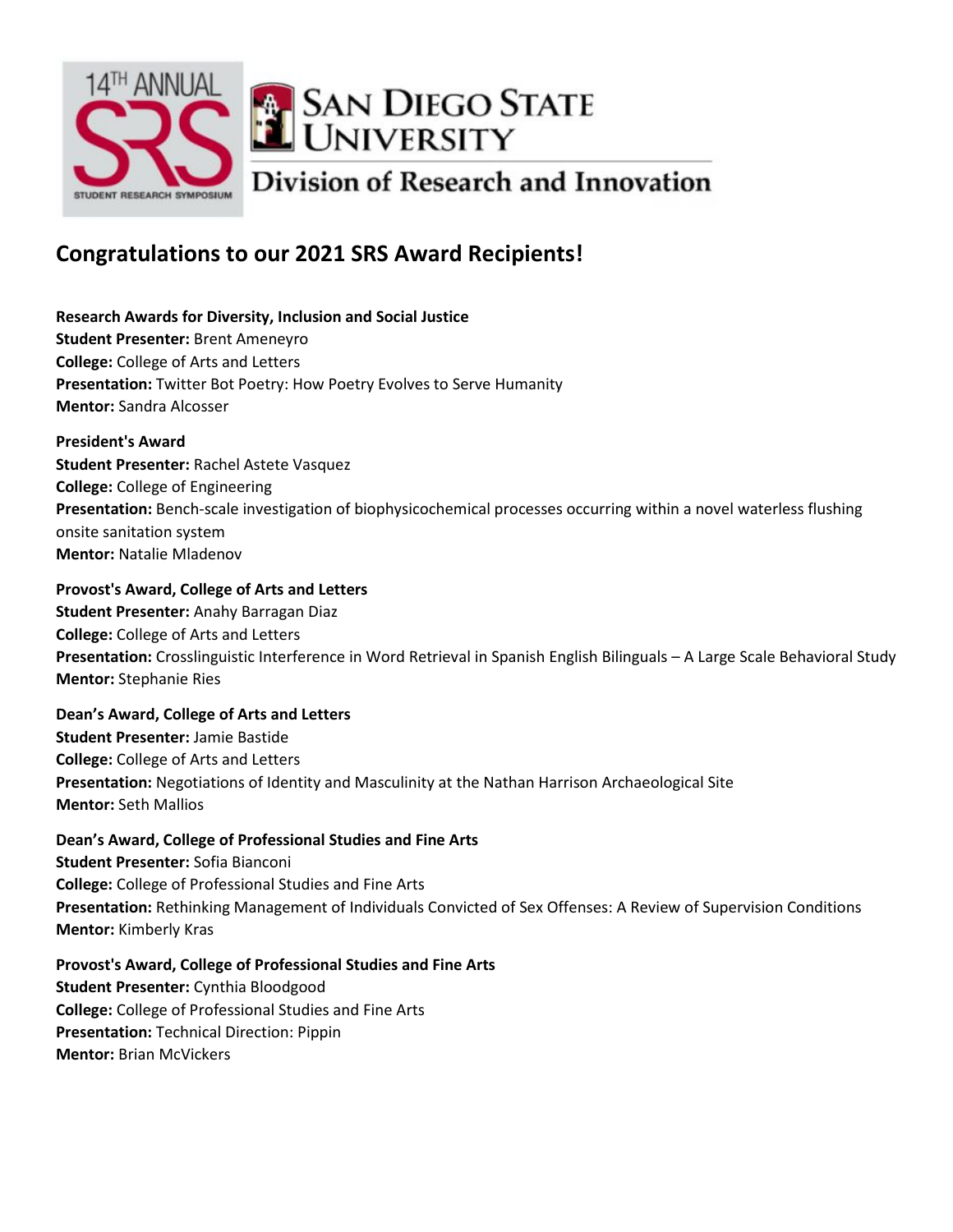## **President's Award**

**Student Presenter:** Angelica Bloomquist **College:** College of Sciences **Presentation:** Modeling the risk of SARS-CoV-2 transmission from environmental surfaces **Mentor:** Naveen Vaidya

### **President's Award**

**Student Presenter:** Natalie Buchbinder **College:** College of Health and Human Services **Presentation:** Healthcare Coverage and Vaccination Uptake Rates **Mentor:** Melody Schiaffino

## **Research Awards for Diversity, Inclusion and Social Justice**

**Student Presenter:** Bruno Calderon Hernandez **College:** College of Arts and Letters **Presentation:** Did the pandemic affect female workers and aged workers more than their respective counterparts? **Mentor:** Kangoh Lee

## **Dean's Award, Fowler College of Business**

**Student Presenter:** Lance Cameron **College:** Fowler College of Business **Presentation:** Threat Intelligence Modeling Environment **Mentor:** Bongsik Shin

## **President's Award**

**Student Presenter:** Janie Collins **College:** College of Arts and Letters **Presentation:** Boxers and Converts: The Place of Chinese Christian Converts in the Boxer Uprising, 1898-1901 **Mentor:** Kathryn Edgerton-Tarpley

# **Charles Wei-hsun Fu Foundation Philosophy Award**

**Student Presenter:** Dylan Corliss **College: Presentation:** Arterial Characteristics in Chronic Post-Stroke Aphasia **Mentor:** Tracy Love

## **President's Award**

**Student Presenter:** Kayla Daniels **College:** College of Arts and Letters **Presentation:** Black & Yellow: The Promise and Peril of Afro-Asian Solidarity **Mentor:** Matthew Kuefler

## **President's Award Student Presenter:** Nathalie Delherbe

**College:** College of Sciences

**Presentation:** The role of root-associated methanotrophs in enhancing drought tolerance of plants, while sequestering the greenhouse methane from the atmosphere in (semi)arid ecosystems. **Mentor:** Marina Kalyuzhnaya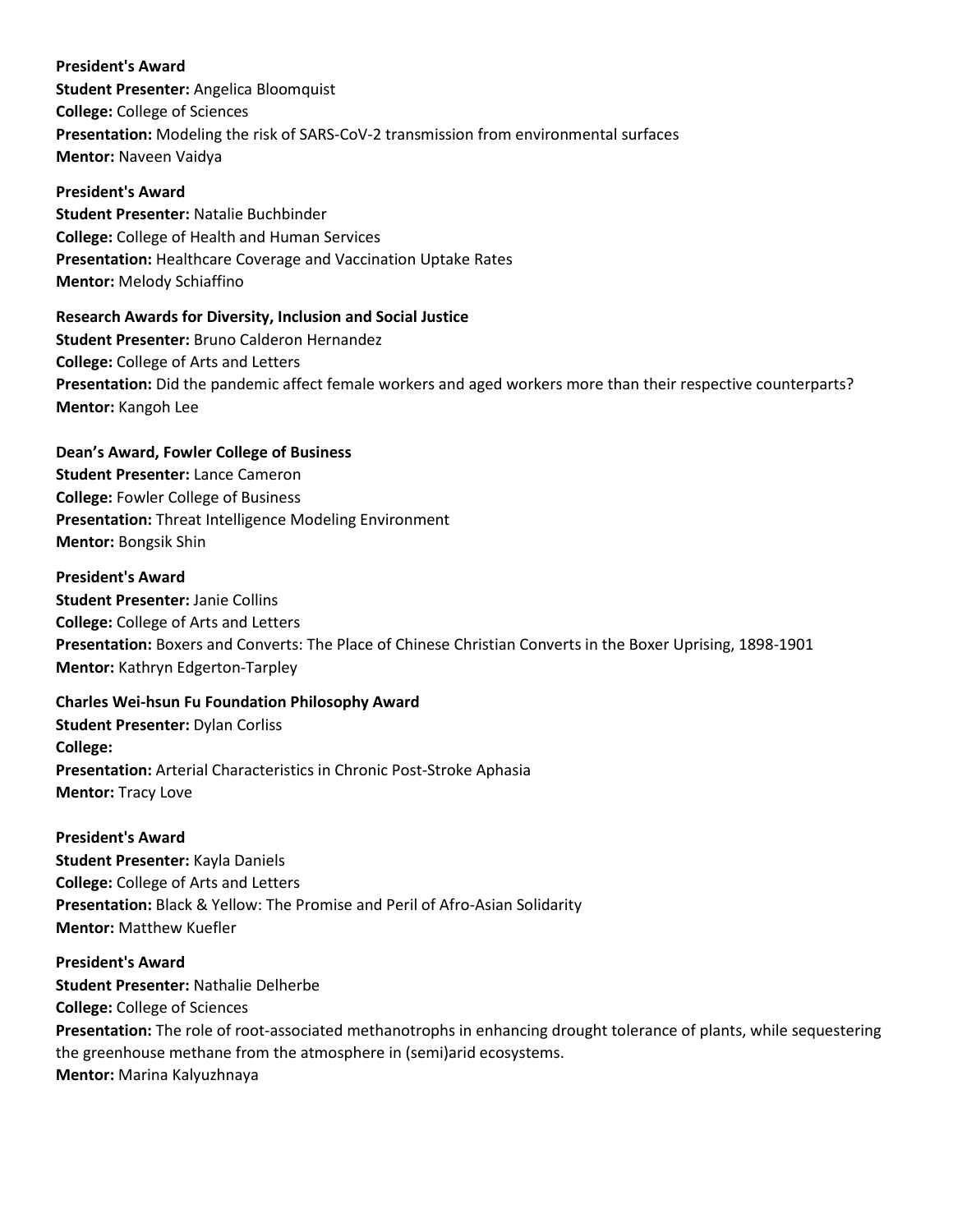## **Sustainability Award sponsored by the Center for Regional Sustainability**

**Student Presenter:** Paola Diaz de Regules **College:** College of Professional Studies and Fine Arts **Presentation:** Nongovernmental Organizations in Mexico: Impacts on Food Policy **Mentor:** Shawn Flanigan

### **Undergraduate Research Excellence Award**

**Student Presenter:** Jessica Embury **College:** College of Arts and Letters **Presentation:** COVID-19 and Population Vulnerability in San Diego County **Mentor:** Ming-Hsiang Tsou

### **Undergraduate Research Excellence Award**

**Student Presenter:** Fernanda Espinoza **College: Presentation:** Evaluating explanatory models of cancer at the US-Mexico border: An experimental approach **Mentor:** Linda Abarbanell

### **Dean's Award, Imperial Valley**

**Student Presenter:** Carlos Fitch **College:** Imperial Valley Campus **Presentation:** Chinese Mythology and Contemporary Pride in Mexicali **Mentor:** Gilberto Reyes

## **Research Awards for Diversity, Inclusion and Social Justice**

**Student Presenter:** Hannah Friesen **College:** College of Arts and Letters **Presentation:** A Need For "Skirted Soldiers": The Campaign to Recruit American Women into the Military During World War II **Mentor:** Gregory Daddis

## **Dean's Award, Fowler College of Business Student Presenter:** Isabella Gaffney **College:** Fowler College of Business **Presentation:** Big Data Analytics and Visualization: P-Card Fraud **Mentor:** Yan Luo

#### **Dean's Award, Imperial Valley**

**Student Presenter:** Virginia Gallardo Reyes **College:** Imperial Valley Campus **Presentation:** Reading and Writing in Early Modern Spain and Their Potential Connections to the Ways We Read and Write in the 21th Century **Mentor:** Magdalena Altamirano

## **Provost's Award, Health and Human Services Student Presenter:** Moriah Harden **College:**

**Presentation:** Web-based eye-tracking for bilingual psycholinguistics research: A pilot study of the cognate effect **Mentor:** Henrike K. Blumenfeld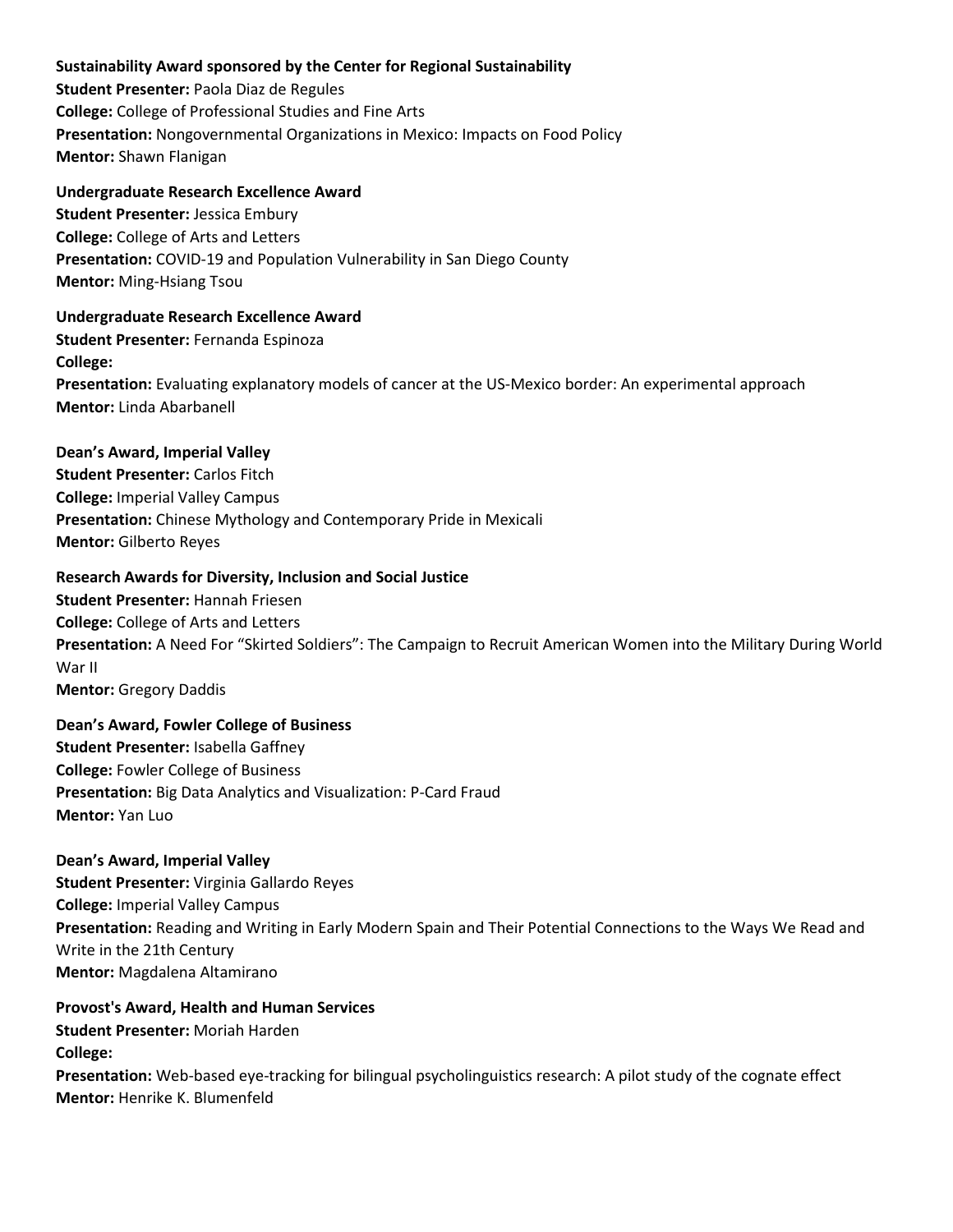**Provost's Award, Health and Human Services Student Presenter:** Amber Henmi **College: Presentation:** Encoding meaning using only linguistic information **Mentor:** Alyson Abels

### **Dean's Award, College of Health and Human Services**

**Student Presenter:** Lindsay Hill **College:** College of Health and Human Services **Presentation:** Online Administration of the Comprehensive Aphasia Test **Mentor:** JoAnn Silkes

**Provost's Award, College of Engineering Student Presenter:** Sophia Jorge **College:** College of Engineering **Presentation:** Impacts of Wildfires on Coastal Discharges in the Amazon River Basin **Mentor:** Alicia Kinoshita

## **Undergraduate Research Excellence Award**

**Student Presenter:** Solana Kenyon **College:** College of Sciences **Presentation:** Prosocial Behavior Boosts Socioemotional Well-being During Chronic Stress **Mentor:** Tristen Inagaki

### **Undergraduate Research Excellence Award**

**Student Presenter:** Emma Kerr **College:** College of Sciences **Presentation:** Categorizing the skin microbiome of California rays **Mentor:** Elizabeth Dinsdale

#### **Dean's Award, Sciences**

**Student Presenter:** Davis Klein **College:** College of Sciences **Presentation:** Examining Differences in Human and Non-Human Primate Brain Organoids **Mentor:** Ralph Feuer

# **Provost's Award, College of Sciences**

**Student Presenter:** Kouta Lee **College:** College of Sciences **Presentation:** The role inflammatory signaling crosstalk on human exocrine and beta cells **Mentor:** Ralph Feuer

**Dean's Award, College of Education Student Presenter:** Nora Leyva **College:** College of Education **Presentation:** The Impact of Research and Mentoring Programs on Black and Latinx Female Social Science Students' Pathway to the Professoriate **Mentor:** Felicia Black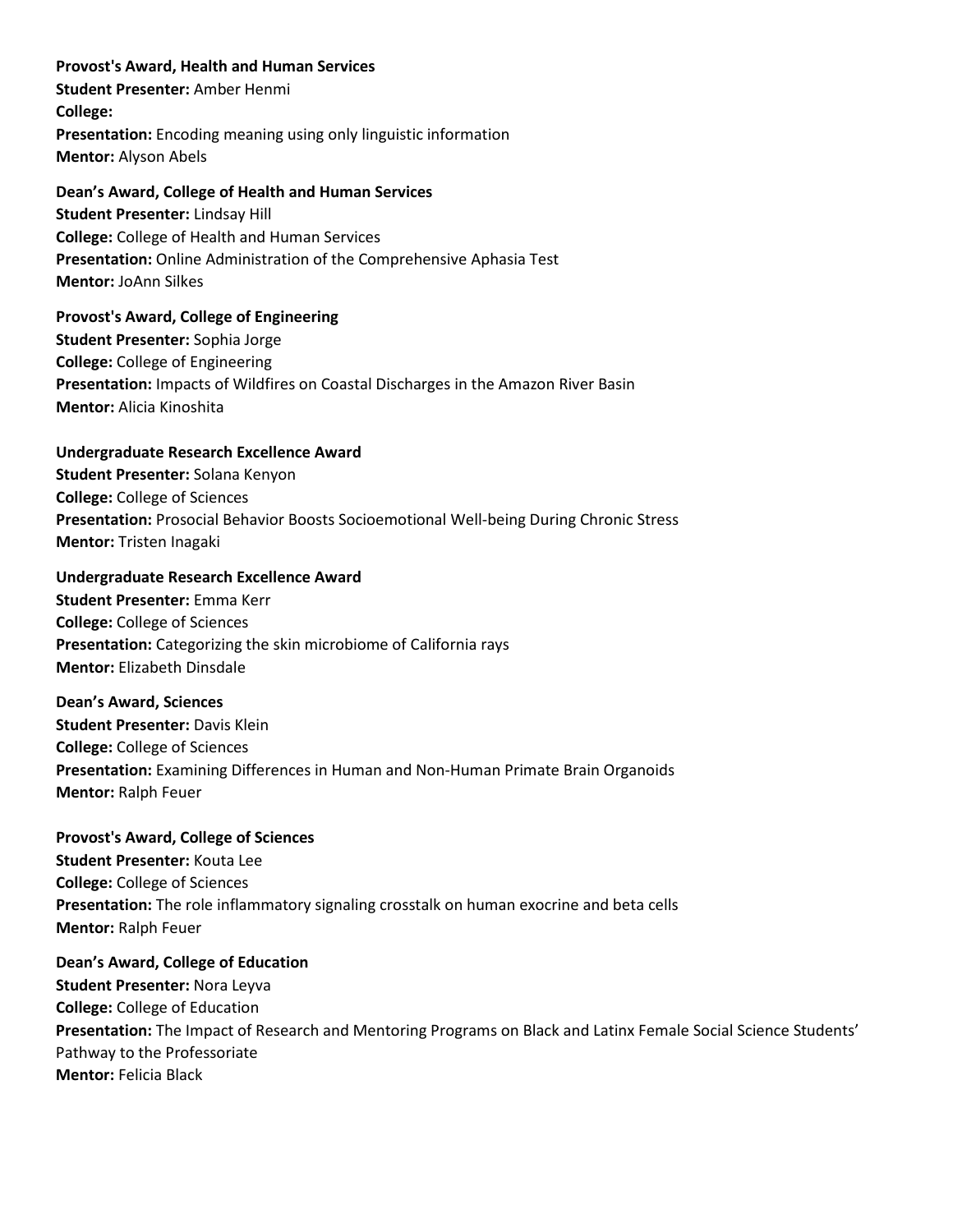### **Research Awards for Diversity, Inclusion and Social Justice**

**Student Presenter:** Elisa Mendez-Pintado

## **College:**

**Presentation:** Links between socioeconomic factors and early developmental skills in young children with autism spectrum disorder

**Mentor:** Inna Fishman

## **Arts Exhibit Award**

**Student Presenter:** John Mollet **College:** College of Arts and Letters **Presentation:** Howka: deconstructing colonialist narratives and establishing a radical alternate past through art and media. **Mentor:** David Kamper

**Library Award Student Presenter:** Christopher Nguyen **College: Presentation:** How do Vietnamese-speaking children acquire English grammar? **Mentor:** Giang Pham

# **Provost's Award, College of Arts and Letters**

**Student Presenter:** William Nicewonger **College:** College of Arts and Letters **Presentation:** Regional Effects of Deforestation on Dry-Season Climate in the Brazilian Amazon **Mentor:** Fernando De Sales

## **Dean's Award, College of Health and Human Services**

**Student Presenter:** Ivan Noriega **College:** College of Health and Human Services **Presentation:** The Effects of COVID-19 on Masters of Social Work Graduate Students Digital Technology Use, and Psychological and Mental Health **Mentor:** Lianne Urada

**Library Award**

**Student Presenter:** Jenny O'Connor **College: Presentation:** Stroop Effect Highlights Deficits in Cognitive Control in Binge Drinkers **Mentor:** Ksenija Marinkovic

## **Dean's Award, College of Engineering**

**Student Presenter:** Daniel O'Haire **College:** College of Engineering **Presentation:** Water Table Experiment: Interaction of complex geometry with a hydraulic jump **Mentor:** Gustaaf Jacobs

## **Provost's Award, College of Professional Studies and Fine Arts**

**Student Presenter:** Jennifer Ousey **College:** College of Professional Studies and Fine Arts **Presentation:** An Alternative Vire **Mentor:** Junichi Satoh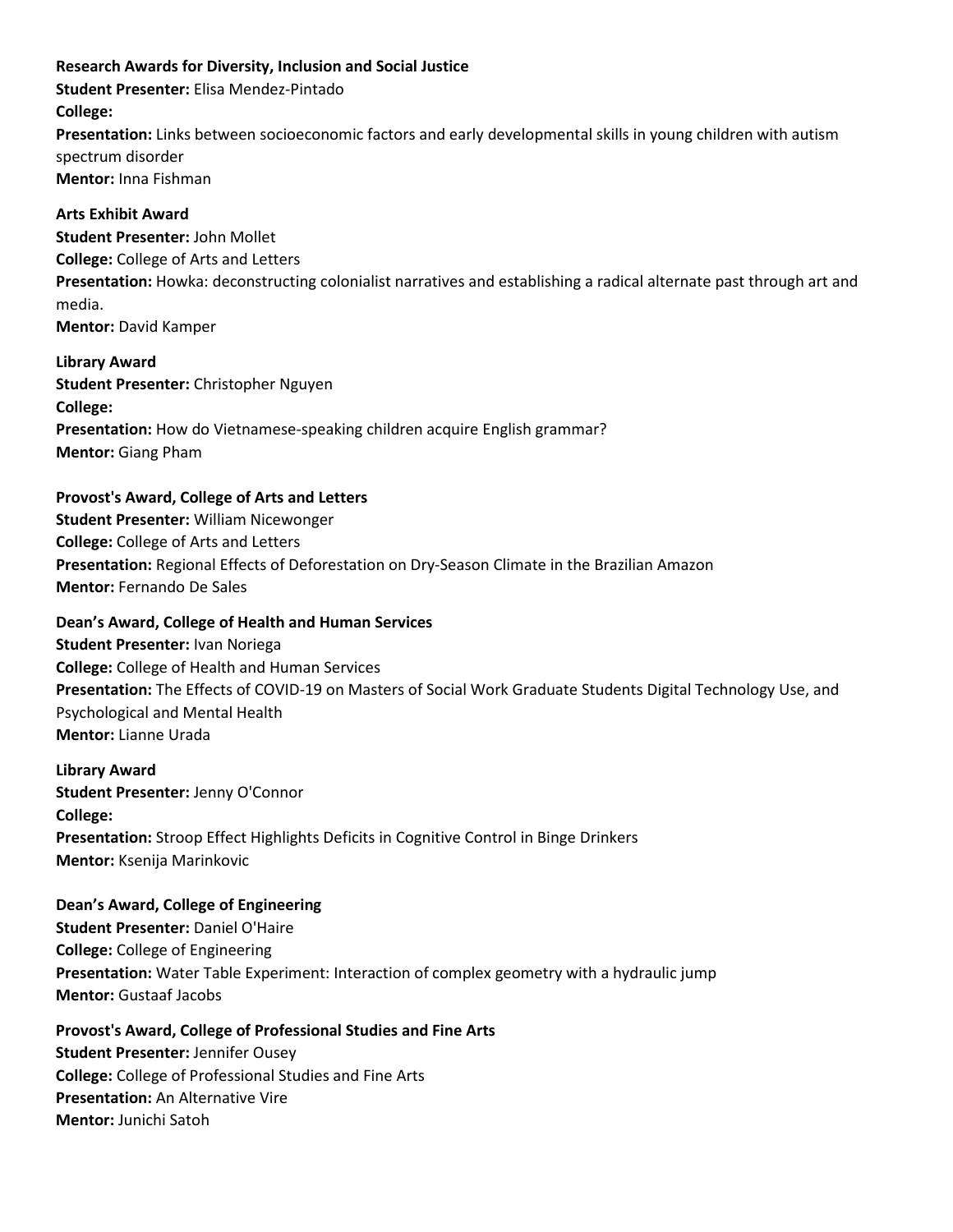### **President's Award for the Creative Arts**

**Student Presenter:** Adam Parrocha **College:** College of Professional Studies and Fine Arts **Presentation:** Art Direction for The Hudsucker Proxy **Mentor:** David Morong

**Library Award Student Presenter:** Jessica Pereira **College: Presentation:** Syndemic on São Vicente Island: Tracking the Dengue Fever and SARS-CoV-2 Co-Outbreaks **Mentor:** Ramona Perez

**Dean's Award, College of Engineering Student Presenter:** Dawod Rafoka **College:** College of Engineering **Presentation:** LOTUS **Mentor:** Teh Ying Khai

**Dean's Award, College of Professional Studies and Fine Arts Student Presenter:** Sarah Roberts **College:** College of Professional Studies and Fine Arts **Presentation:** A Student Narrative of Resilience: Autoethnographic Reflections on the Virtual Learning Transition **Mentor:** Tiffany Dykstra-Devette

### **President's Award**

**Student Presenter:** Jonathan J.D. Robinson Anthony **College:** College of Health and Human Services **Presentation:** Investigating word representation, processing, and awareness in adult bilinguals with a history of Developmental Language Disorder **Mentor:** Henrike K. Blumenfeld

**Provost's Award, College of Engineering Student Presenter:** Alma Rocha **College:** College of Engineering **Presentation:** Persistence of SARS-CoV-2 in Natural Waters **Mentor:** Natalie Mladenov

**President's Award Student Presenter:** Maria Isabel Rojas **College:** College of Sciences **Presentation:** SARS-CoV-2 on commonly touched and rarely disinfected surfaces of the urban environment in San Diego County **Mentor:** Forest Rohwer

**Dean's Award, Sciences Student Presenter:** Antonio Ruiz **College:** College of Sciences **Presentation:** Effects of prenatal cannabis and nicotine exposure on open field activity **Mentor:** Jennifer Thomas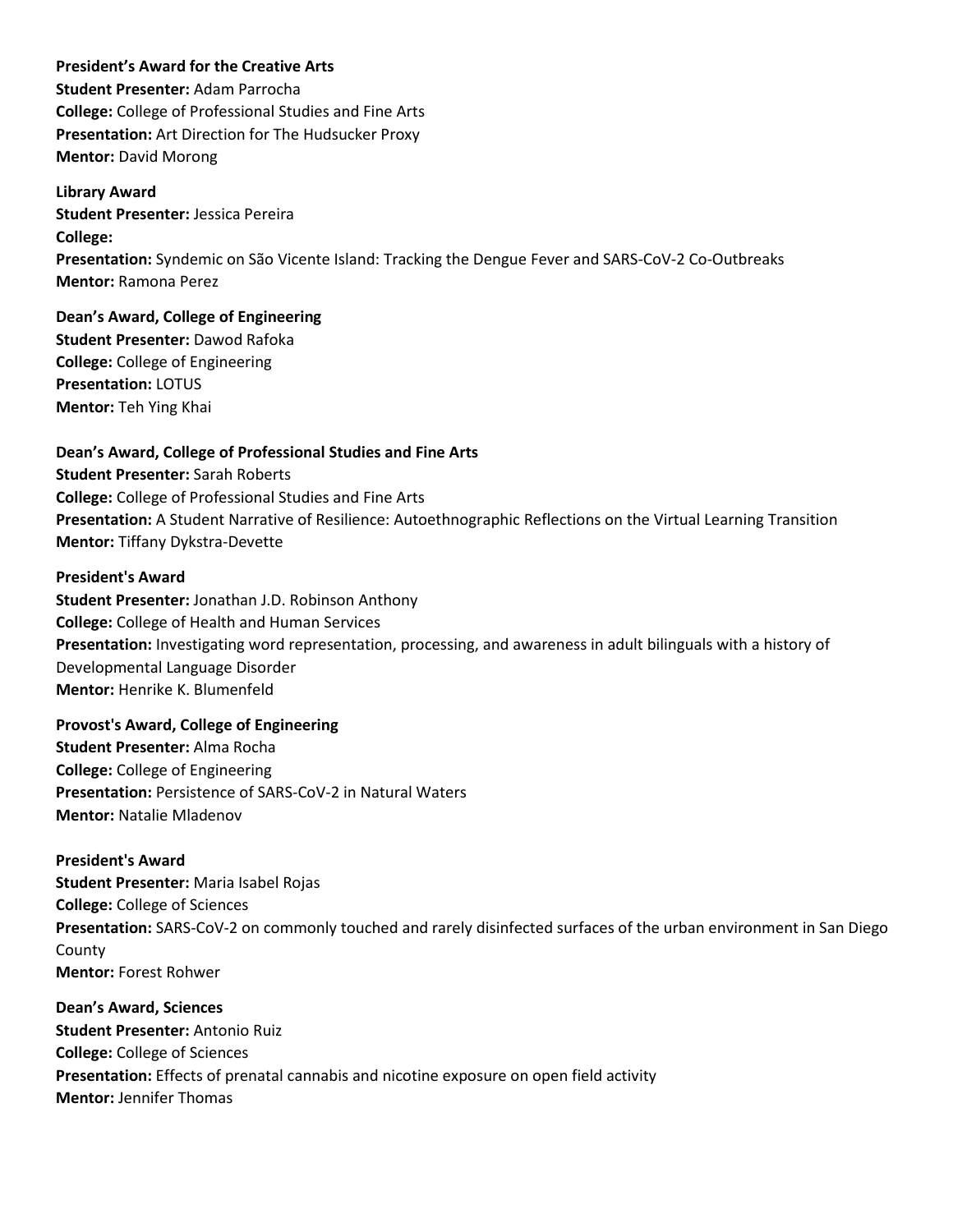## **Provost's Award, College of Sciences**

**Student Presenter:** Kaitlyn Sabo **College:** College of Sciences **Presentation:** Analysis of the role of the α10 helix in catalysis and inhibition of isocitrate dehydrogenase 1 **Mentor:** Christal Sohl

# **President's Award Student Presenter:** Ashley Schwartz **College:** College of Sciences **Presentation:** Network models for analyzing the deformities induced by the ecotoxicological contaminant Tris(4 chlorophenyl)methanol (TCPMOH) in developing zebrafish (Danio rerio) **Mentor:** Uduak George

## **Outstanding Creative and Performing Arts Award**

**Student Presenter:** Christopher Shin **College:** College of Professional Studies and Fine Arts **Presentation:** Injury Risk Reduction in the Professional Musical Theatre Performing Artist **Mentor:** Robert Meffe

## **Library Award**

**Student Presenter:** Victoria Telles **College: Presentation:** Cultural Adaptations of Interventions to Improve Obesity-related Health Outcomes among Latino Youth: A Systematic Literature Review **Mentor:** Elva Arredondo

## **Library Award**

**Student Presenter:** Marisa Torres-Ruiz **College: Presentation:** Faces and Places of Research: Factors that Influence Participant Engagement in Research Among Latinx Communities **Mentor:** Elva Arredondo

## **Undergraduate Research Excellence Award**

**Student Presenter:** Savannah Verret **College: Presentation:** Supporting Intervention Research in Speech-Language Pathology: A focus on transcription reliability **Mentor:** Irina Potapova

## **President's Award**

**Student Presenter:** Jennifer Waters **College:** College of Sciences **Presentation:** Role of IGFBP5 in Ovarian Cancer Metastasis **Mentor:** Carrie House

## **Dean's Award, College of Arts and Letters**

**Student Presenter:** Alec Whitson **College:** College of Arts and Letters **Presentation:** Down the Drain: The Enforcement of Prohibition in San Diego, California **Mentor:** Eve Kornfeld